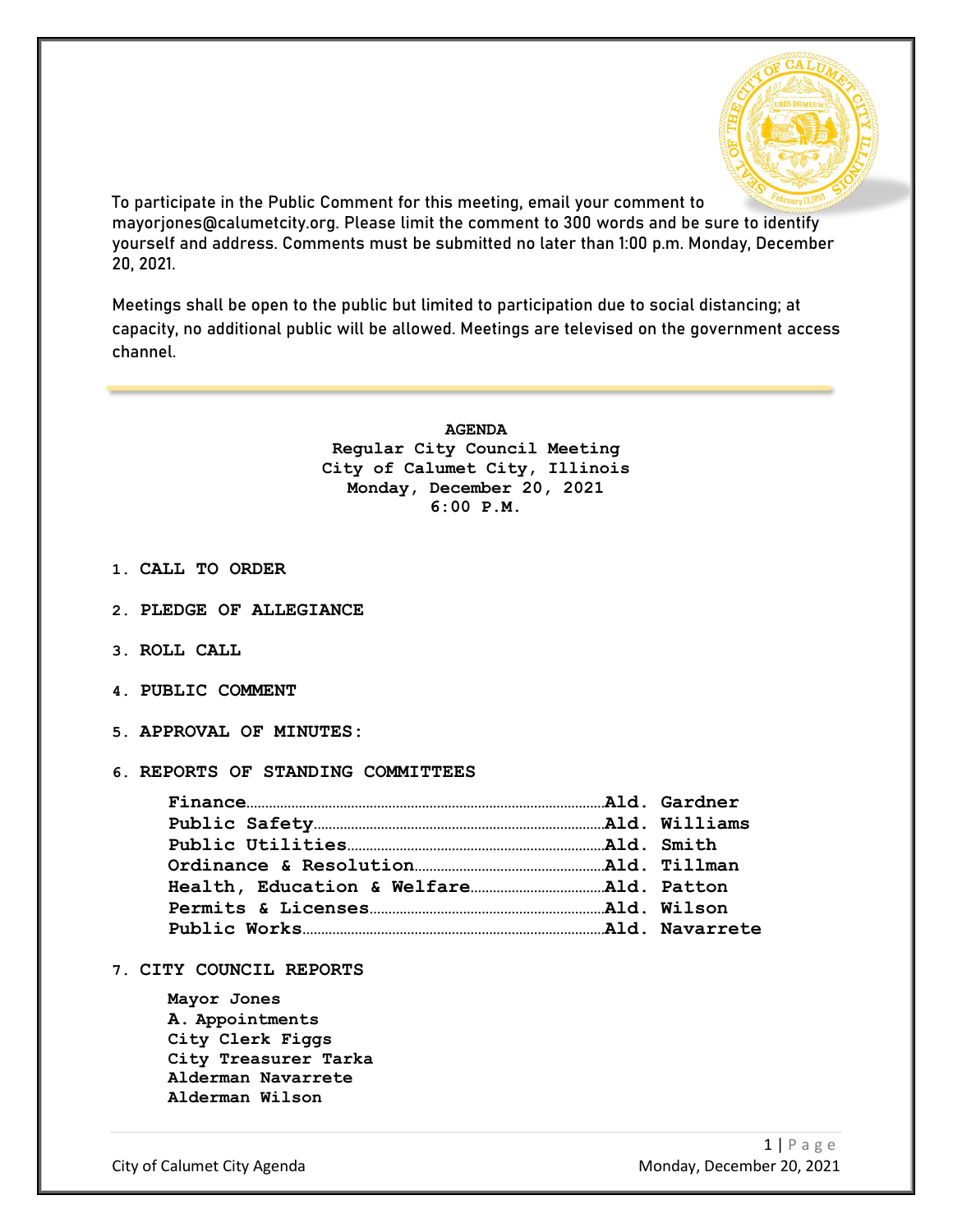**Alderman Tillman Alderman Williams Alderman Gardner Alderman Patton Alderman Smith**

## **8. INFORMATIONAL ITEMS TO BE ACCEPTED AND PLACED ON FILE**

- **A. The Calumet City Historical Society, Inc. thanking Treasurer Tarka for the grant received from the City of Calumet City.**
- **B. Presentation from group to Calumet City for a donation to special needs fund and to various group.**
- **C. Recognition of small business grant recipients for the 2021 season and the small business and boots on the ground program.**

## **9. NEW BUSINESS:**

- **A. Various Action Items- considerations of and possible action:**
- **B. Building Permits**
	- **1.New Fence Construction**
	- **2.New Garage Construction**
- **C. RESOLUTIONS AND ORDINANCES:**
	- **1. A Resolution of the City of Calumet City Cook County Illinois Supporting the Class 8 Real Estate Assessment Classification for 1719 River Oaks Drive**
	- **2. An Ordinance Amending Certain Provisions of Chapter 90, Article V, Division 1 of the Municipal Code of Calumet City, Cook County, Illinois Governing Handicap Parking**
	- **3. City of Calumet City Appreciation and Recognition for Ms. Cindy Horvath.**
	- **4.AN ORDINANCE LEVYING TAXES IN THE CITY OF CALUMET CITY FOR THE 2021 TAX LEVY YEAR EXTENDED IN THE YEAR 2021 FOR THE FISCAL YEAR MAY 1, 2021 TO APRIL 30, 2022.**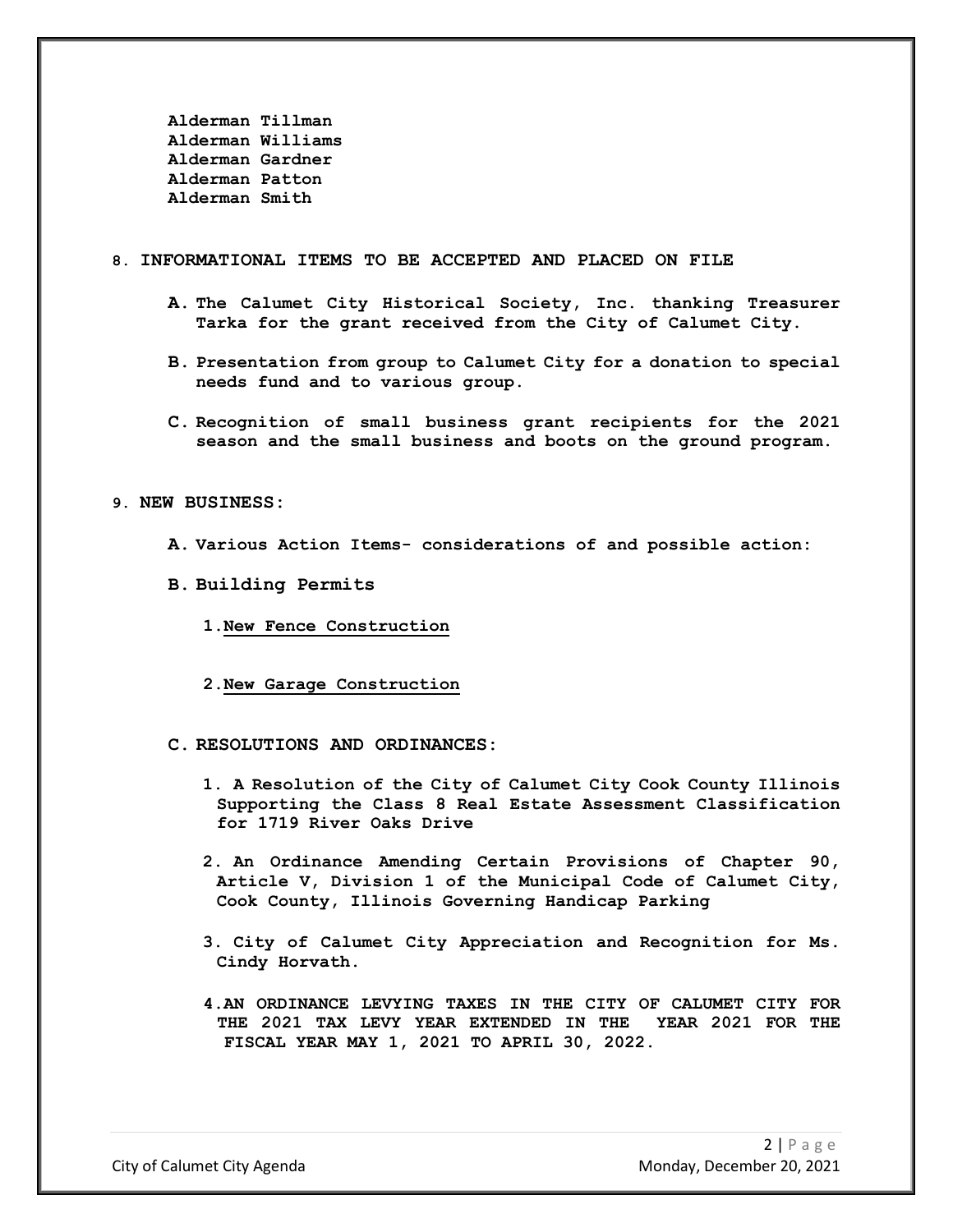- **5.AN ORDINANCE LEVYING TAXES IN THE SPECIAL SERVICE AREA 98-2 IN THE CITY OF CALUMET CITY FOR THE 2021 TAX LEVY YEAR EXTENDED IN THE YEAR 2021 FOR THE FISCAL YEAR MAY 1, 2021 TO APRIL 30, 2022.**
- **6.AN ORDINANCE AMENDING CERTAIN PROVISIONS OF CHAPTER 90 OF THE MUNICIPAL CODE OF CALUMET CITY GOVERNING PARKING IN ALLEY WAYS.**

## **D. FINANCIAL MATTERS:**

- **1. Approve the payment to Odelson, Sterk, Murphey, Frazier and Mcgrath in the amount of \$26,662.55 and direct City Treasurer to remit payment from account#01025-52200.**
- **2.Approve payments for court reporting services from Lexitas for past invoices; authorize the City Treasurer to remit payment in the amount of \$3,375.90 and charge account #01022- 51903.**
- **3. Approve payment to Farnsworth Group (invoice#229741) for Project No: 021MUN0222.00; authorize the City Treasurer to remit payment in the amount of \$7,199.50 and charge account #01099-52600.**
- **4. Approve payment to Shorewood Home & Auto for a John Deere Gator; authorize the City Treasurer to remit payment in the amount of \$17,877.32 and charge account #06617-55100. Note: The John Deere Gator will be essential for the FD with the opening of the kayak run and bike path.**
- **5. Approve payment to Fire Service Inc. for a FireLite skid unit 6.5 HP pump hose reel; authorize the City Treasurer to remit payment in the amount of \$8,460.00 and charge account #06617-55100.**
- **6. Approve costs payable to EF Design Group Inc. for the Calumet City Newsletter; authorize the City Treasurer to remit payment in the amount of \$13,251.29 and charge account #01099-52351.**
- **7. Approve costs payable to J&J Newell for invoice #20-5708; authorize the City Treasurer to remit payment in the amount of \$64,017.80 and charge account #03036-52101.**
- **8. Motion to approve the afterschool agreement with Champs Afterschool program and direct the city treasurer to remit payment in the amount of \$7500 monthly to Champs and charge account #01006-46193 (after-school program budget.)**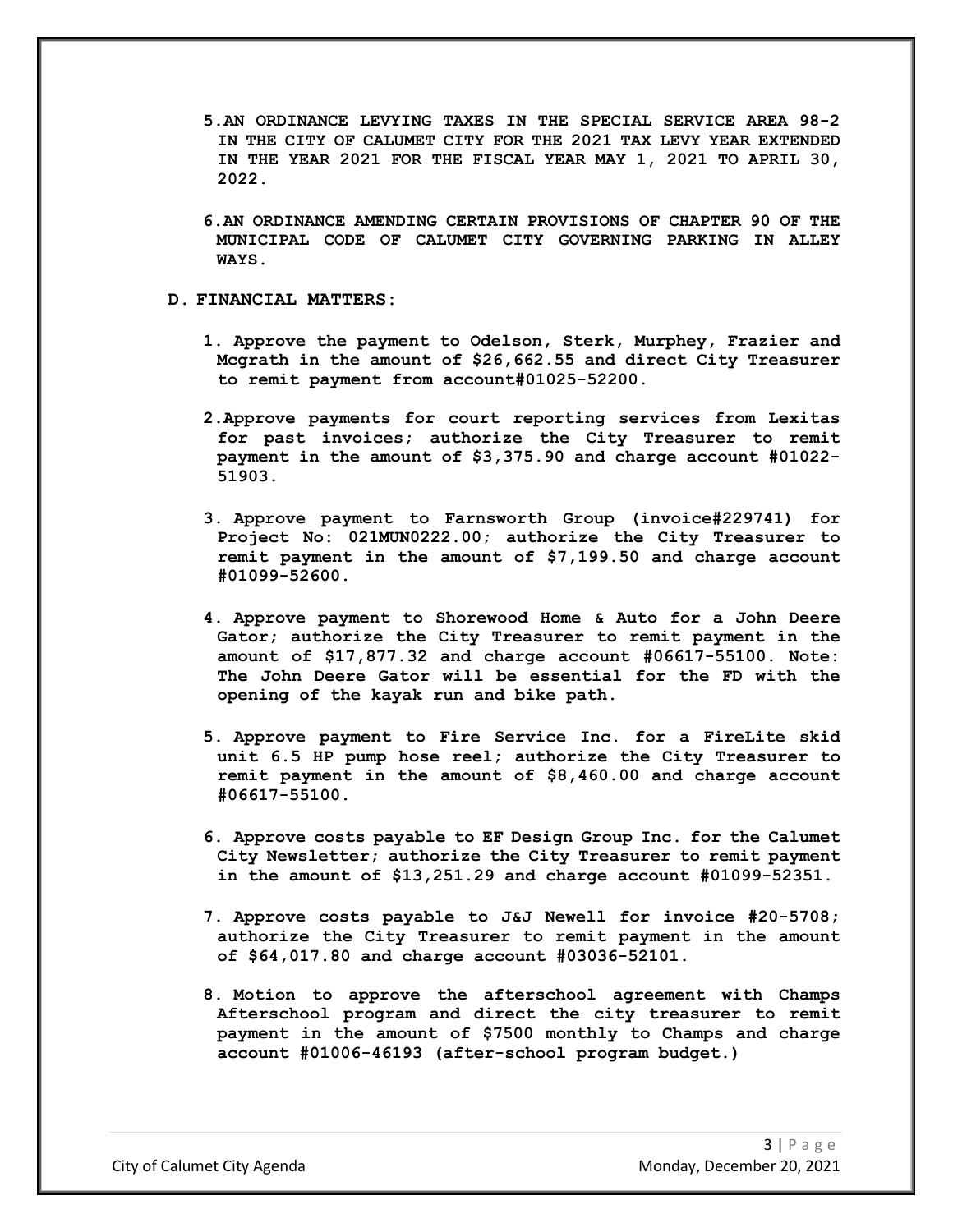- **9. Motion to approve the annual cleaning service agreement with The Cleaning Lady of NWI, Inc. for the period between December 1, 2021 and December 31, 2022 in the amount of \$4,800.00 monthly; authorize City Treasurer to remit monthly \$4,800.00 payments and charge account #01099-52733.**
- **10. Motion to approve the annual pest control service agreement with Rentokil for the period between January 1, 2022 and December 31, 2022 in the amount of \$8,326.00; authorize City Treasurer to remit the first initial payment amount of \$1,836.00 (1st month fee \$590 + one-time service fee \$670 + one-time equipment fee \$576), followed by eleven (11) \$590 monthly payments and charge account #**
- **11. Motion to approve costs payable to Core & Main in the amount of \$12,230.00 (invoice #P574553); and direct City Treasurer to remit payment from account #03036-53408.**
- **12. Motion to approve costs payable to Core & Main in the amount of \$16,025.00 (invoice #P790649); and direct City Treasurer to remit payment from account #03036-53408.**
- **13. Motion to approve costs payable to Budd Mechanical Systems in the amount of \$10,120.00 (invoice #B21135); and direct City Treasurer to remit payment from account #01099- 52990.**
- **14. Motion to approve cost payable to Piekarski & Sons, in the amount of \$7,800.00 and direct City Treasurer Tarka to remit payment from account #01041-52119.**
- **15. Motion to approve the preventative maintenance services agreement with Complex Network Solutions for the period between December 1, 2021 and November 30, 2022 in the amount of \$55,166.80; Authorize the City Treasurer to remit quarterly payments to Complex Network Solutions from account #01060- 52336.**
- **16. Motion to approve the purchase and installation of police vehicle upfitting equipment from Miner Electronics in the amount of \$40,853.20 to be installed in the five (5) 2022 Ford Police Interceptors; Authorize the City Treasurer to remit payment to Miner Electronics in the amount of \$40,853.20 to be charged to account #01060-55114.**
- **17. Motion to approve payment to Farnsworth Group (Invoice #229587) for project #0210768.00; direct City Treasurer to remint payment in the amount of \$5,371.00 and charge account #01099-52600.**
- **18. Approve Payroll (\$822,361.94)**